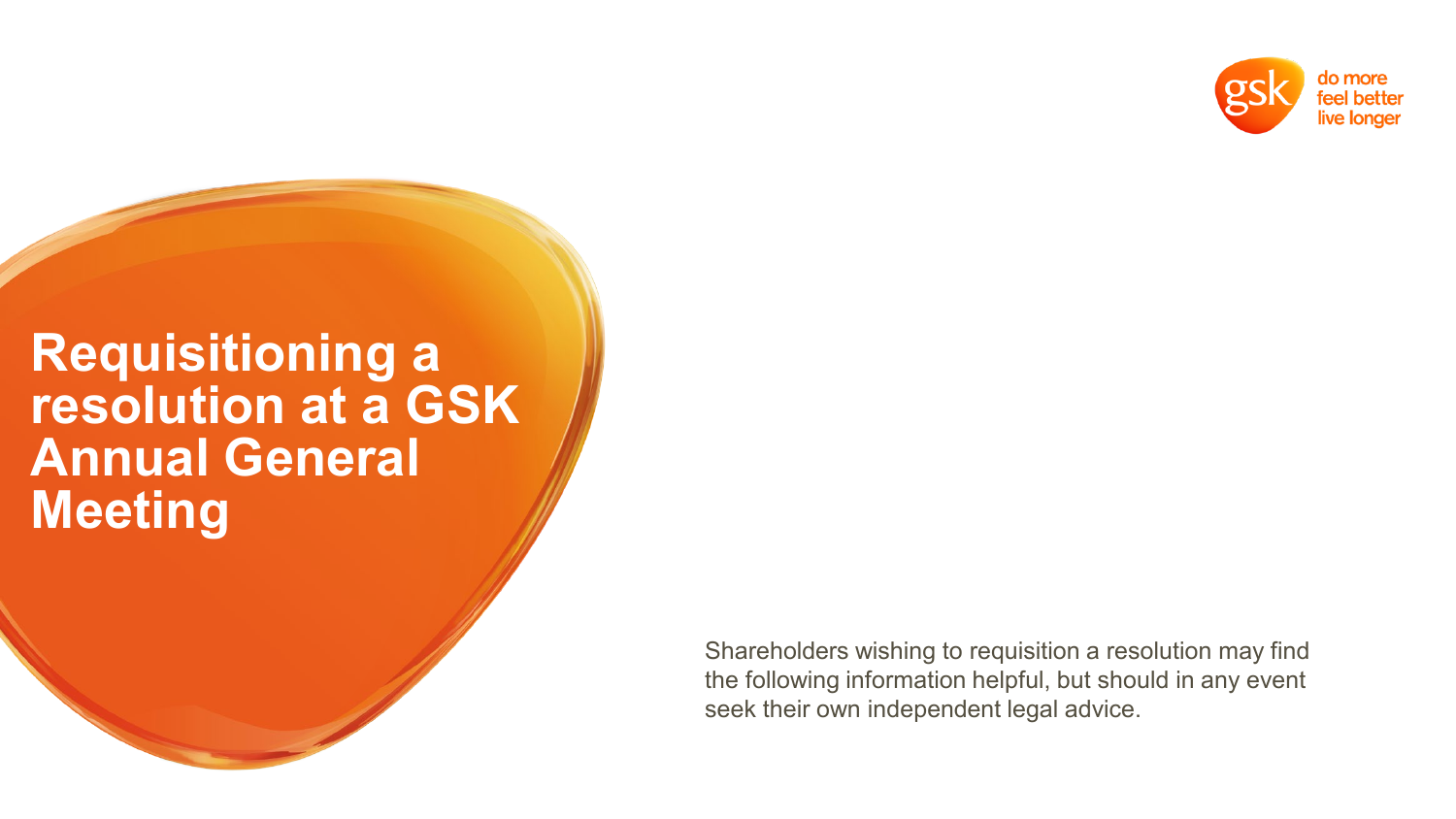

There are occasions where shareholders may wish to draw important matters to the attention of other shareholders by proposing a resolution to be put to an Annual General Meeting (AGM). This presentation sets out that procedure.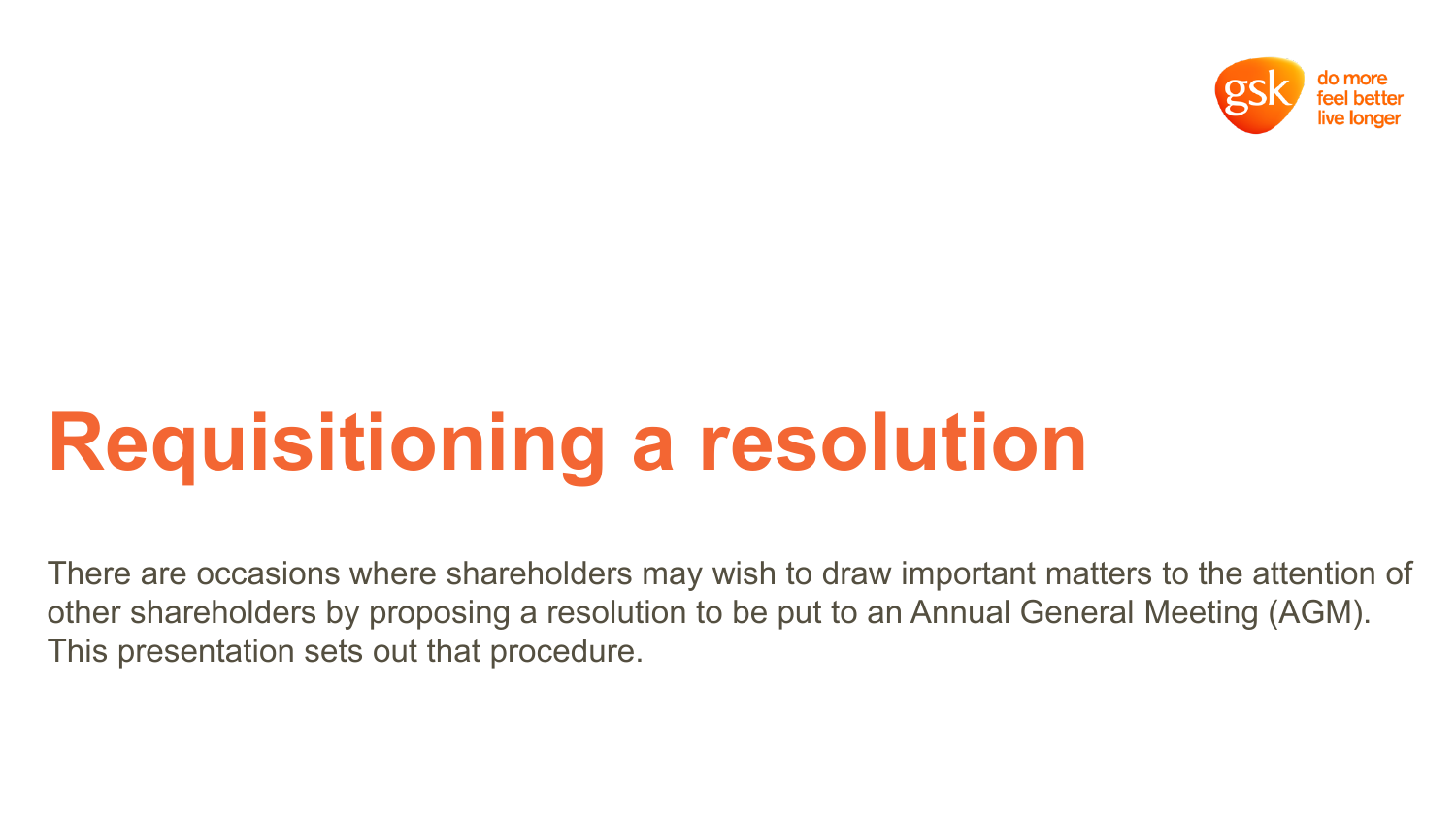**Introduction** 

- The procedure for requisitioning a resolution is governed by English common law and statute
- This specifies that, unless a requisition is validly received before the end of the financial year preceding the meeting, a company's costs in complying with a requisition are to be met by requisitionists
- The funds to cover such costs must be deposited with the company before a requisition can be actioned
- GSK has estimated that the cost of complying with a requisition may be as high as £200,000.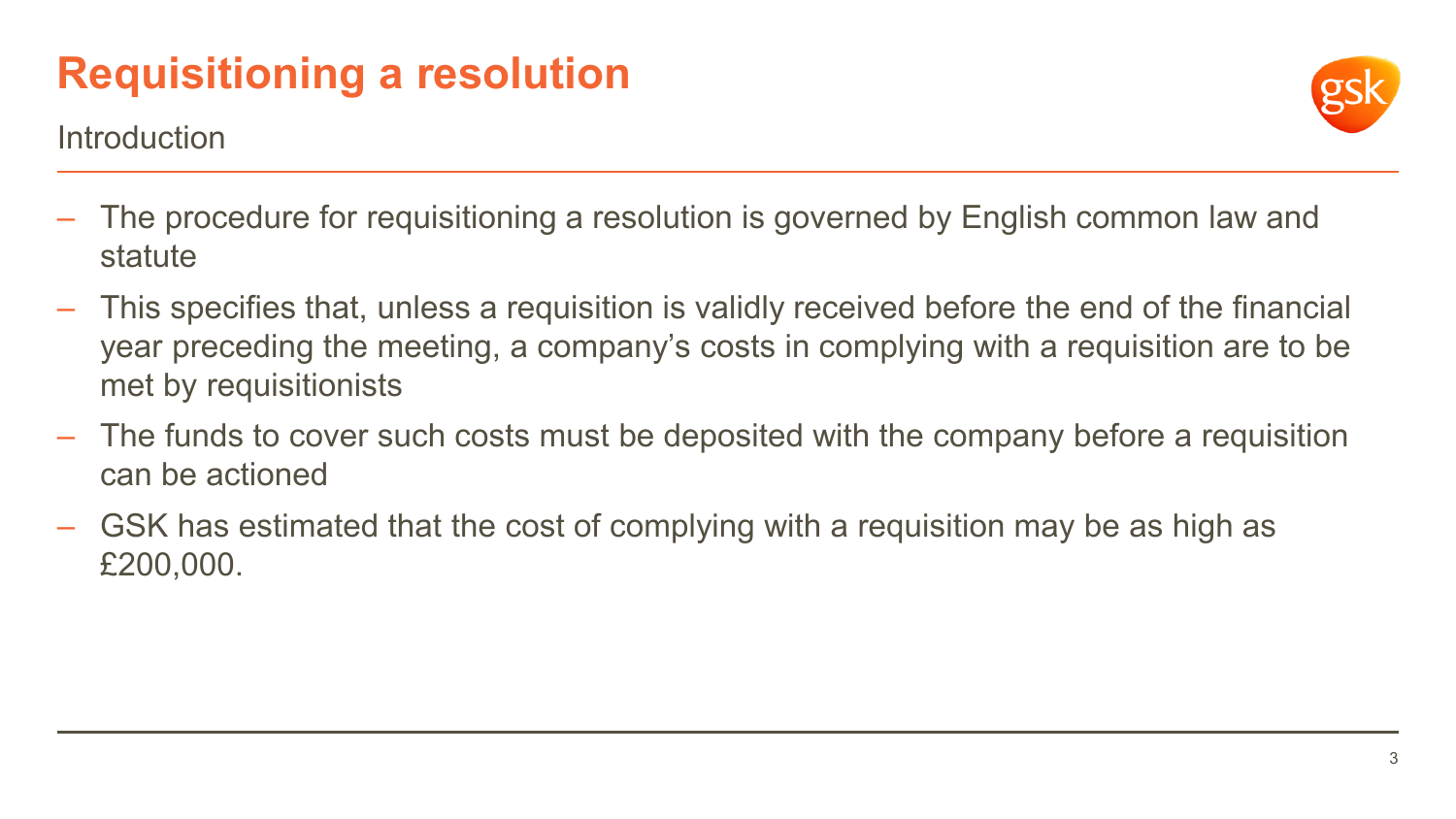Introduction (cont.)

- GSK's Articles of Association provide for GSK to meet its own costs in complying with a valid requisition, if the requisition is received by 31 January each year
- Requisitionists who lodge a requisition after 31 January, but before the UK legal deadline of 6 weeks prior to the AGM, would, however, be required to pay a deposit and to meet GSK's costs of complying with the requisition
- Requisitionists would, however, be free to include a supplementary resolution to request that GSK pays its own costs in complying with the requisition
- Shareholders wishing to requisition a resolution may find the following information helpful, but should in any event seek their own independent legal advice. A glossary of terms is set out at the end of this document.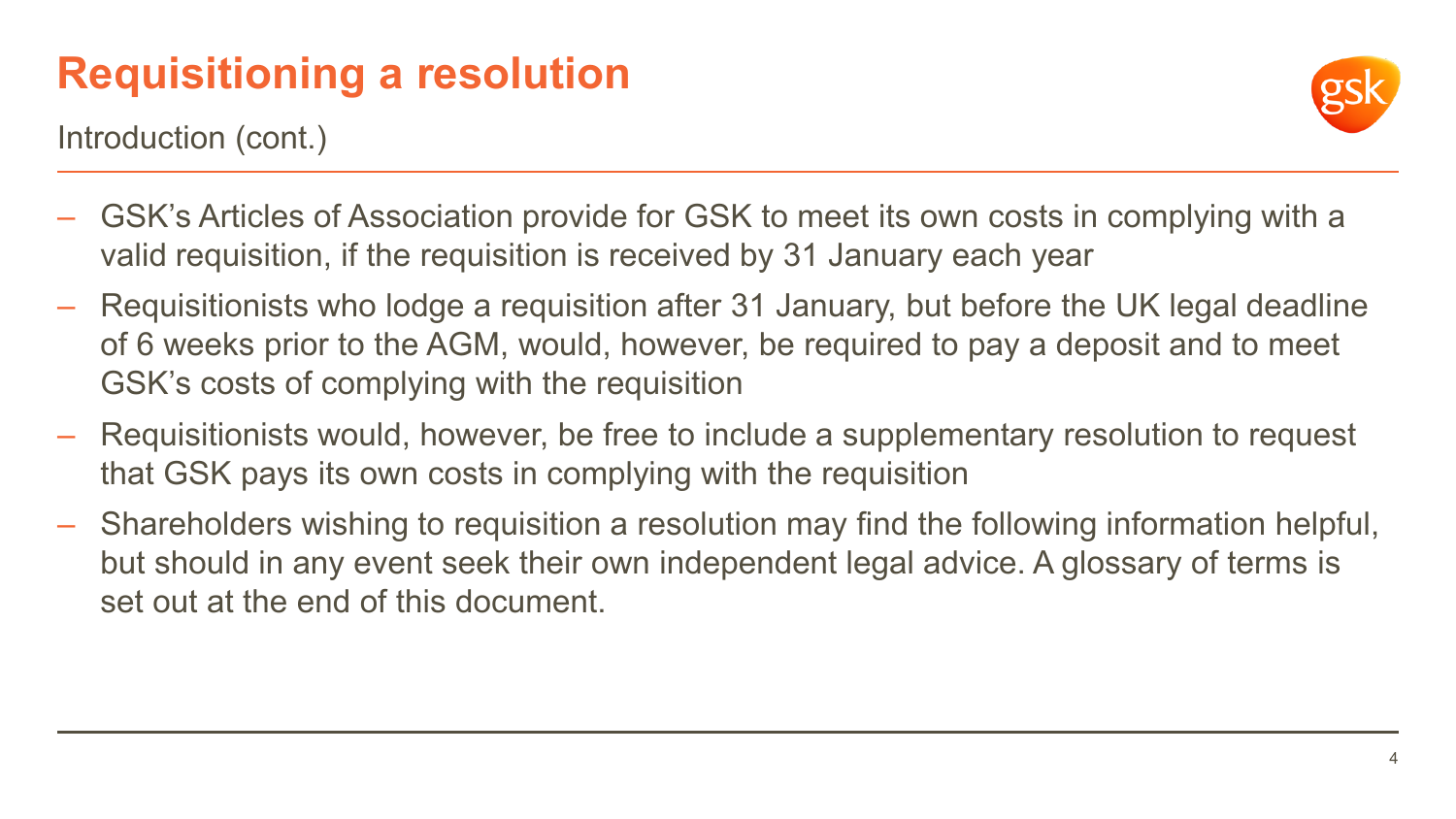#### **Index**



#### **Requisitioning a resolution**

| <b>Requirements</b>              | 6  |
|----------------------------------|----|
| <b>Eligibility</b>               | 8  |
| Procedure                        | 10 |
| Drafting and submission          | 13 |
| <b>Supporting statements</b>     | 15 |
| Costs                            | 18 |
| <b>Supplementary Information</b> |    |
| Key dates for GSK's 2022 AGM     | 21 |
| Contacts                         | 22 |
| Glossary of terms                | 23 |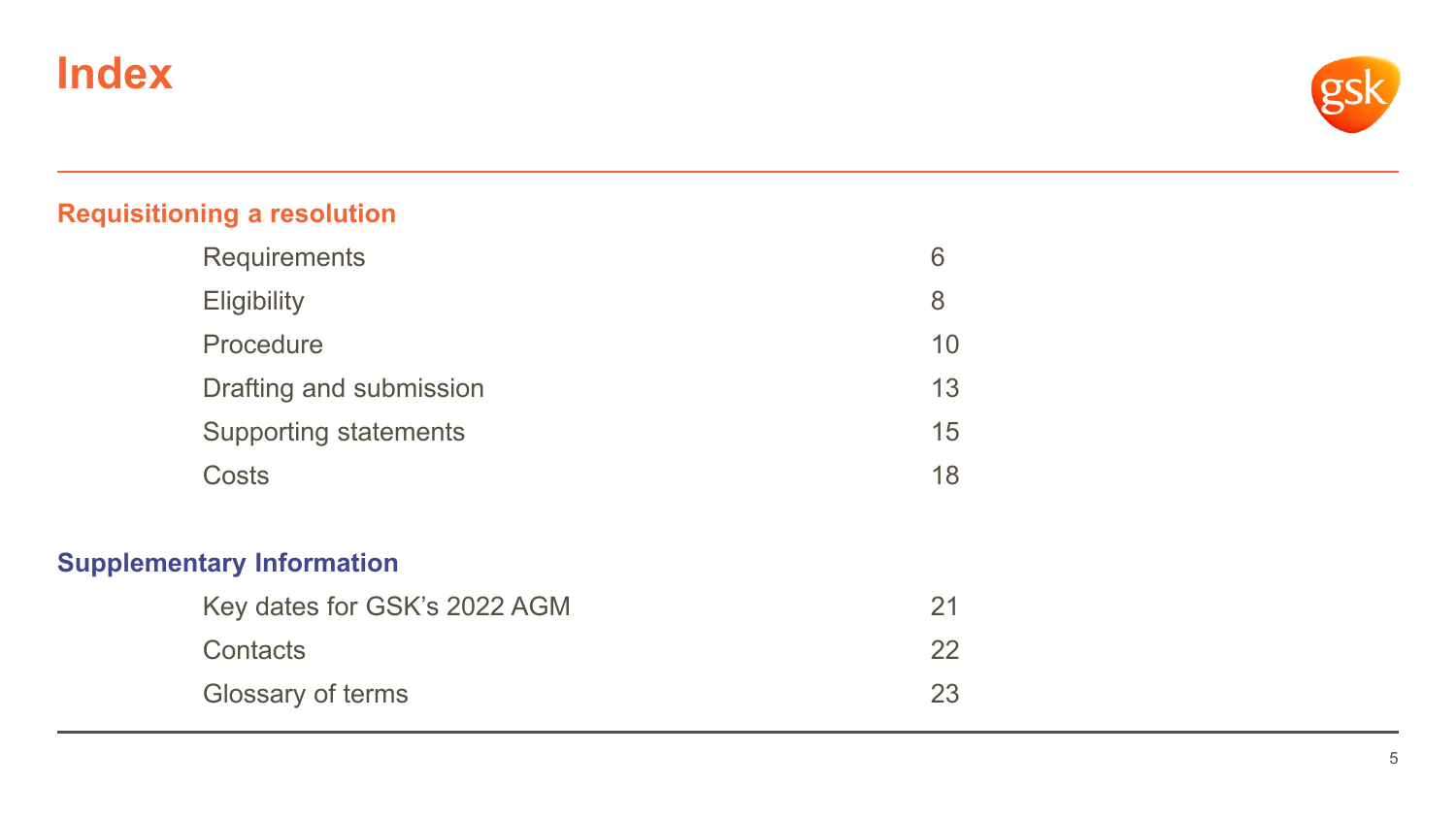Requirements: members



- To ensure there is no question of a member or indirect investor with a small shareholding requisitioning a resolution without sufficient support from other members or indirect investors, UK law sets out minimum shareholding requirements before a requisition can be made
- For a requisition involving only shareholders whose shares are registered directly in their own name (members), a requisition must be supported by the following in order to be valid, either:
	- not less than 100 members holding shares on which there has been paid up an average sum per member of not less than £100; or
	- members representing not less than 5% of the total voting rights of all the members.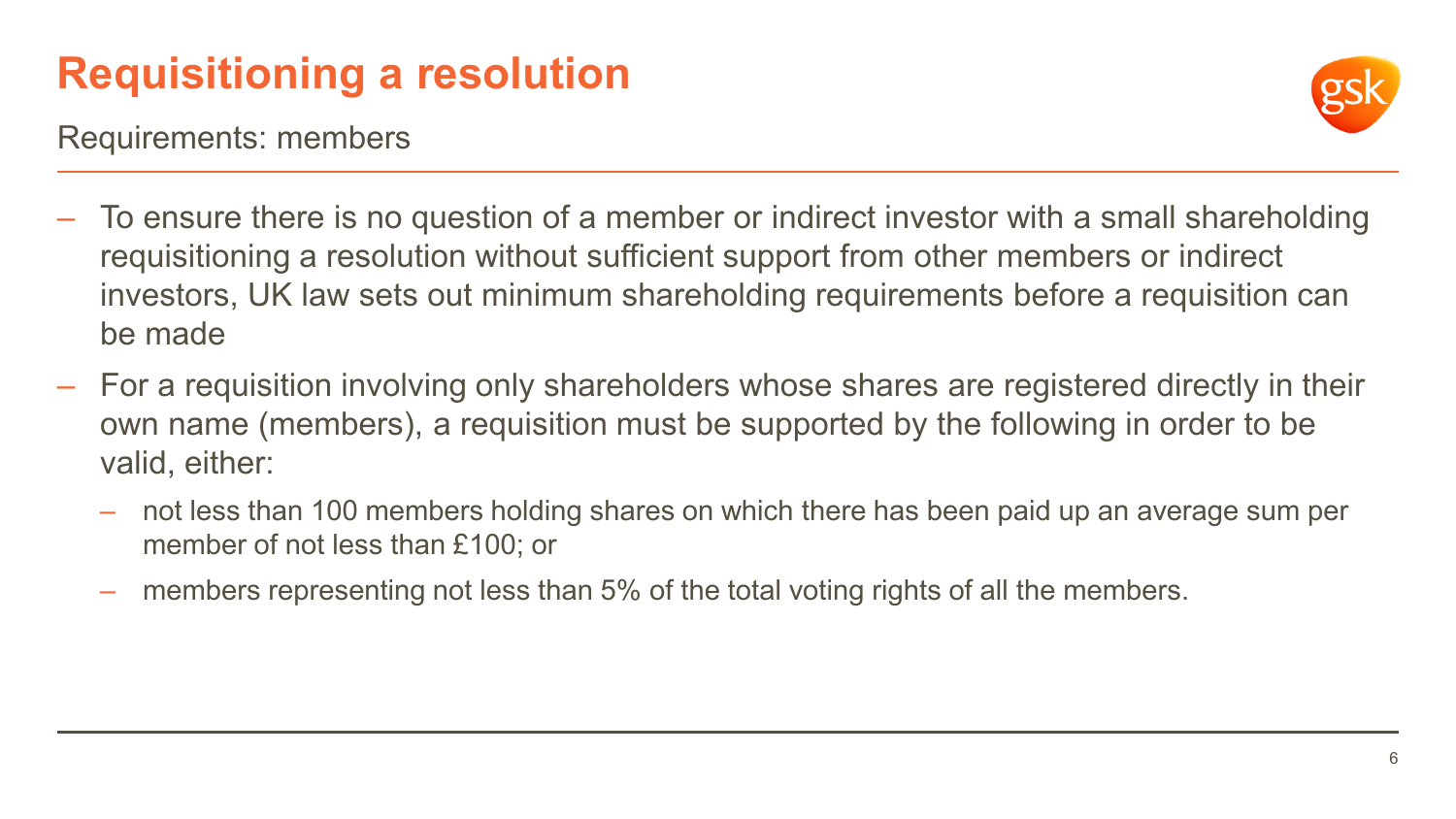Requirements: indirect investors



- For indirect investors whose shares are held via a nominee or for GSK American Depository Receipts (ADR) holders, a requisition must be supported by the following in order to be valid:
	- not less than 100 persons holding shares directly or indirectly on which there has been paid up an average sum per person of not less than £100.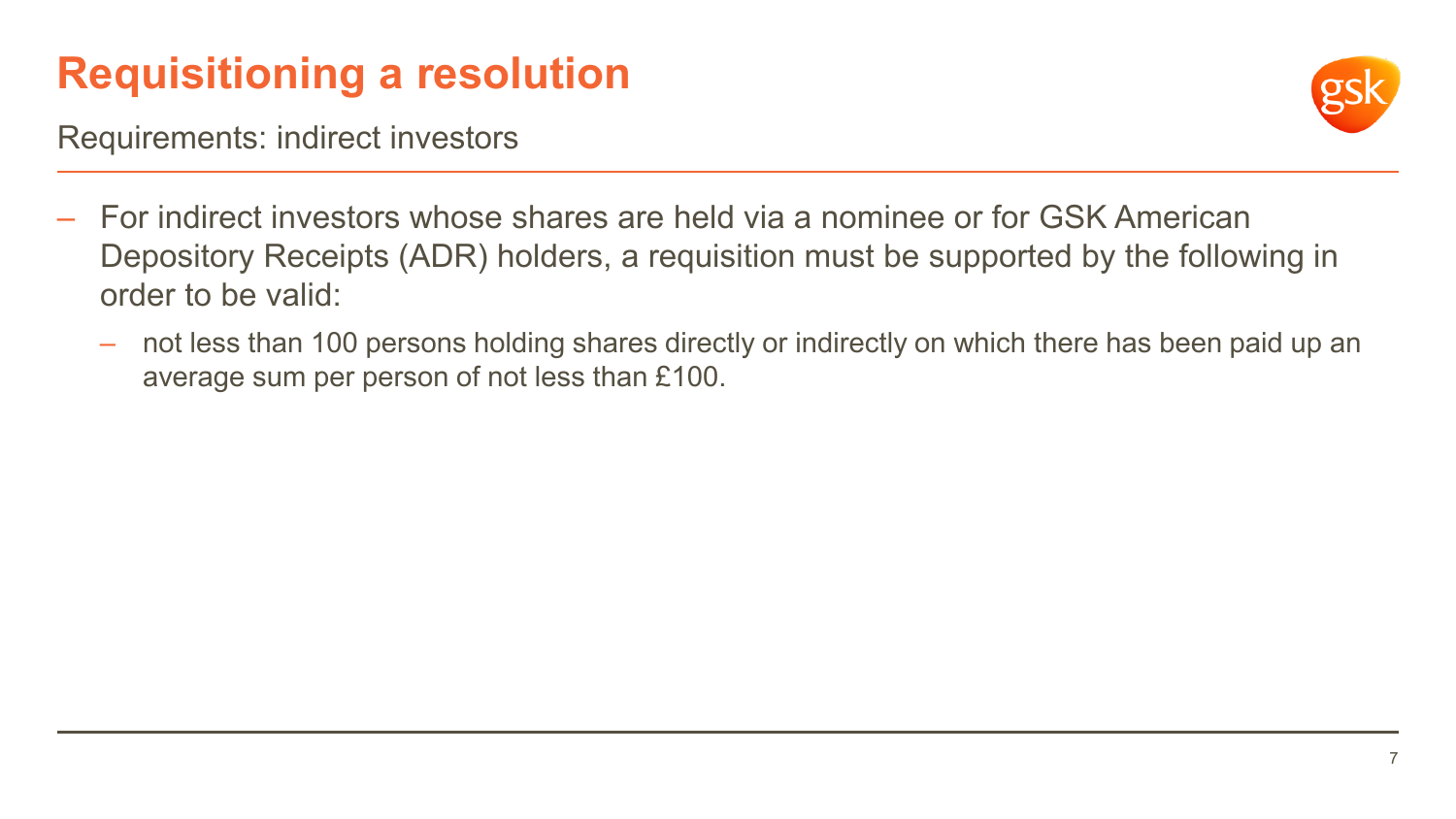Eligibility: members

- Are you part of a group of 100 or more persons together holding £10,000 in nominal value of GSK Ordinary Shares i.e. 40,000 GSK Ordinary Shares? If the answer is 'Yes' then you should be eligible to requisition a resolution, although certain procedural formalities may be required
- If the answer to the above question is 'No' then you and the persons with whom you intend to lodge the requisition might still be eligible to requisition a resolution, if together you hold at least 5% of the total shareholder voting rights in GSK Ordinary Shares i.e. approximately 251 million GSK Ordinary Shares
- If you fulfil neither of the above criteria then you are NOT eligible to requisition a resolution.

**PLEASE NOTE: if your GSK shares are not registered in your own name or you hold GSK ADRs then you should refer to page 9 which explains how you should proceed.**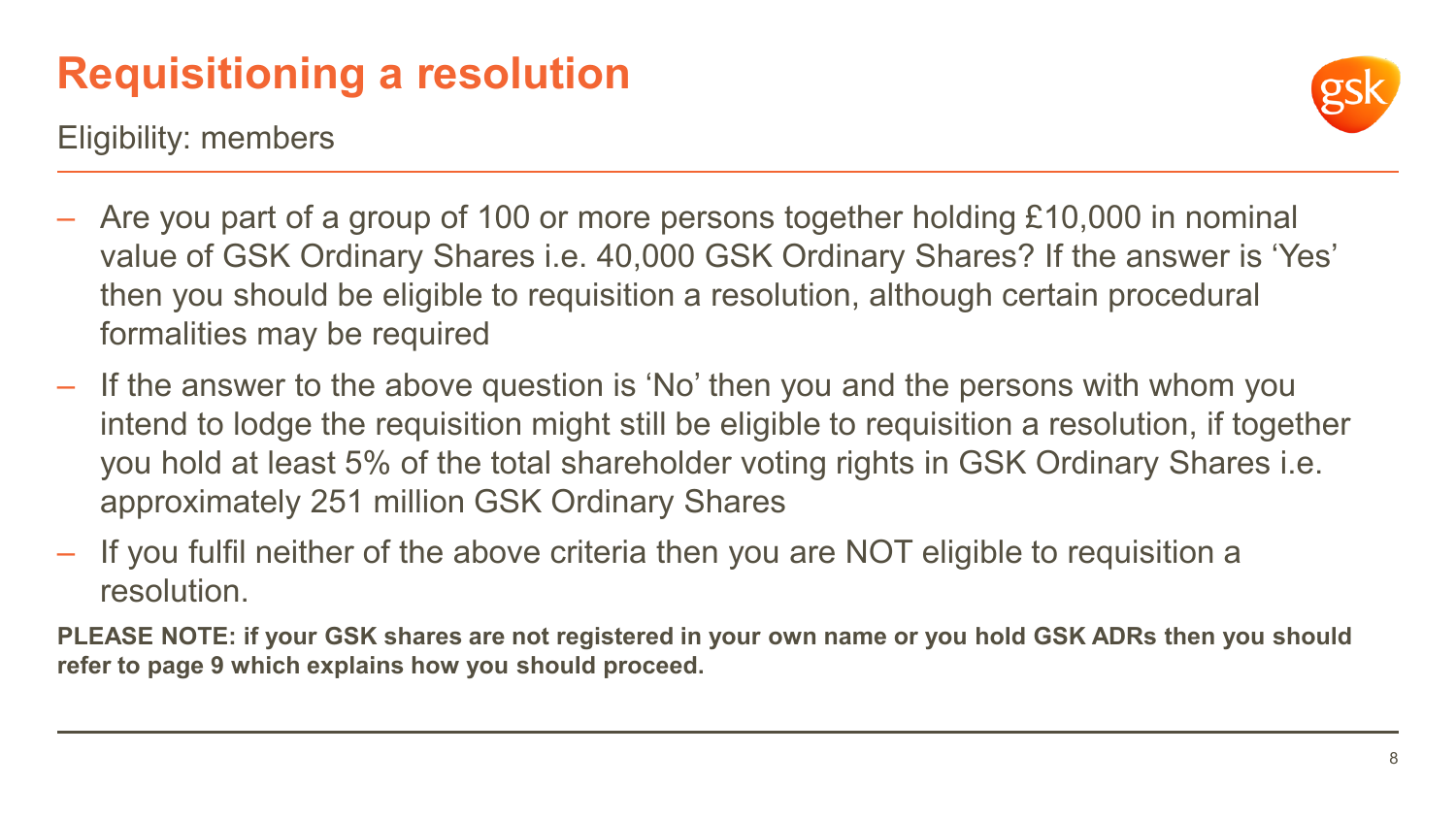Eligibility: indirect investors



- Are you part of a group of 100 or more persons holding £10,000 in nominal value of GSK Ordinary Shares i.e. 40,000 GSK Ordinary Shares or the equivalent thereof in ADRs?
- If the answer is 'Yes' then you should be eligible to requisition a resolution, although certain procedural formalities may be required. If the answer is 'No' then you are NOT eligible to requisition a resolution.

**PLEASE NOTE: if you hold GSK ADRs then you should refer to pages 10 and 11 which explains how you should proceed. If your GSK shares are not registered in your own name then you should refer to page 12.**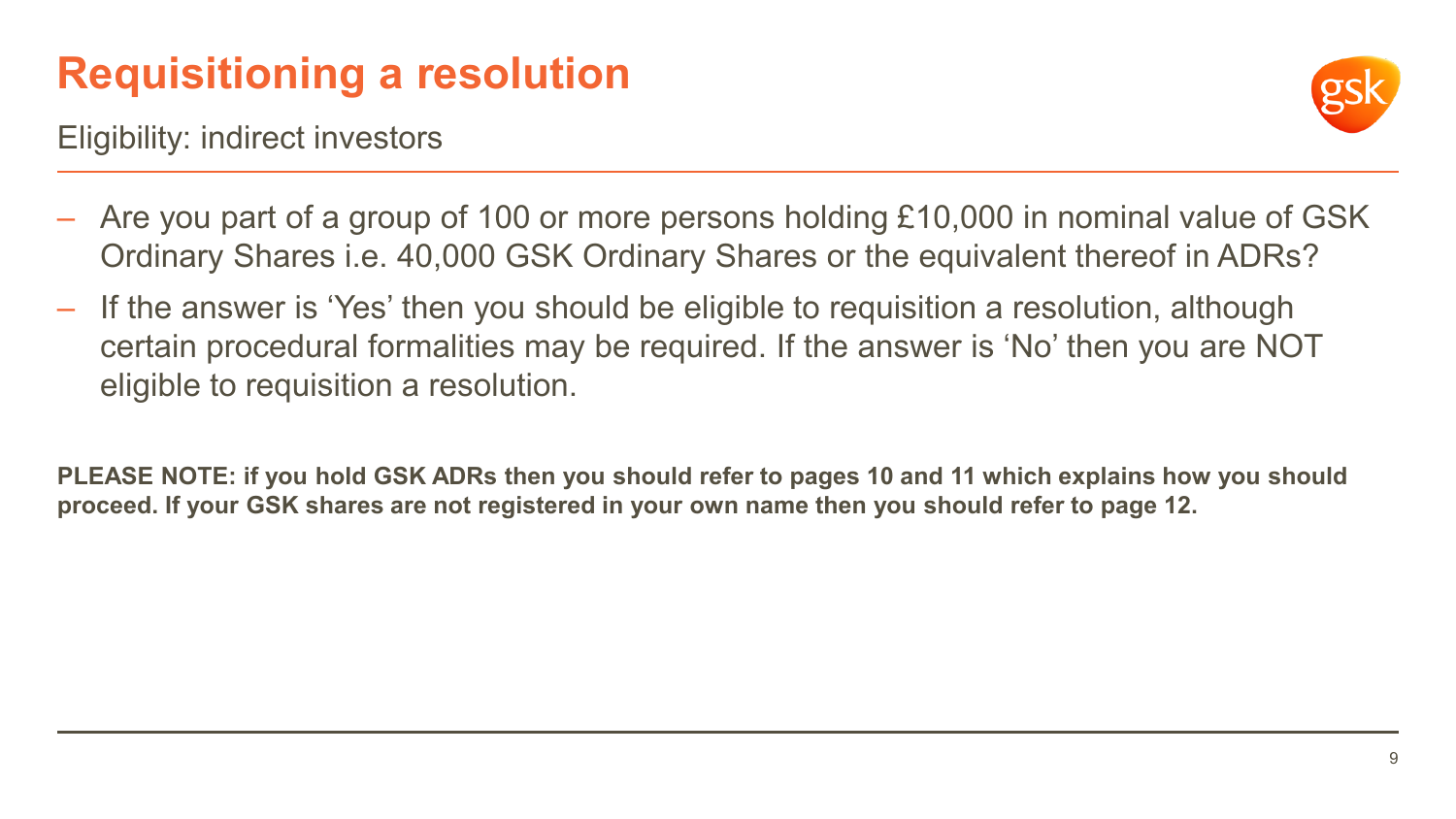

Procedure: ADR holders with JP Morgan Chase (JPM)

- ADR holders who hold their ADRs directly with GSK's ADR Depositary, JPM, may submit a requisition through JPM provided that the requisition is:
	- submitted by at least 100 persons with an average of £100 of paid up share capital each and authenticated by all the persons making it; and
	- accompanied by a statement from JPM or the underlying ADR holder(s) making the request setting out the basis on which ADRs are being held by them/for them.

**PLEASE NOTE: any costs associated with implementing these arrangements will not be met by GSK.**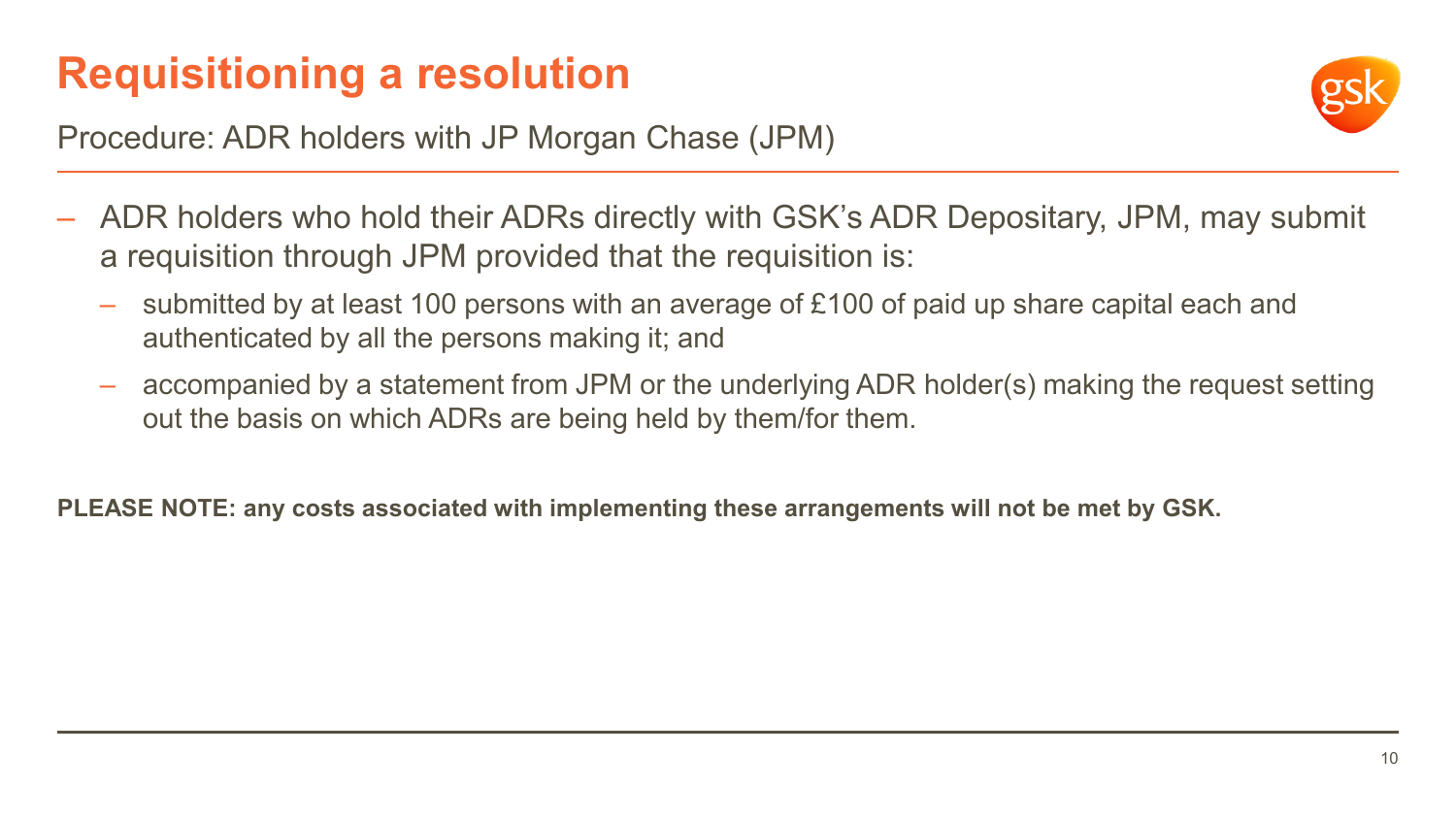

Procedure: ADR holders via a broker, nominee or other institution

- ADR holders who do not hold their ADRs via JPM may submit a requisition provided that it is:
	- submitted by at least 100 persons with an average of £100 of paid up capital each and authenticated by all the persons making it; and
	- accompanied by a statement from the relevant broker, nominee or other institution through which the ADRs are held, or the underlying ADR holder(s) making the request, setting out the basis on which ADRs are being held by them/for them.

**PLEASE NOTE: any costs associated with implementing these arrangements will not be met by GSK.**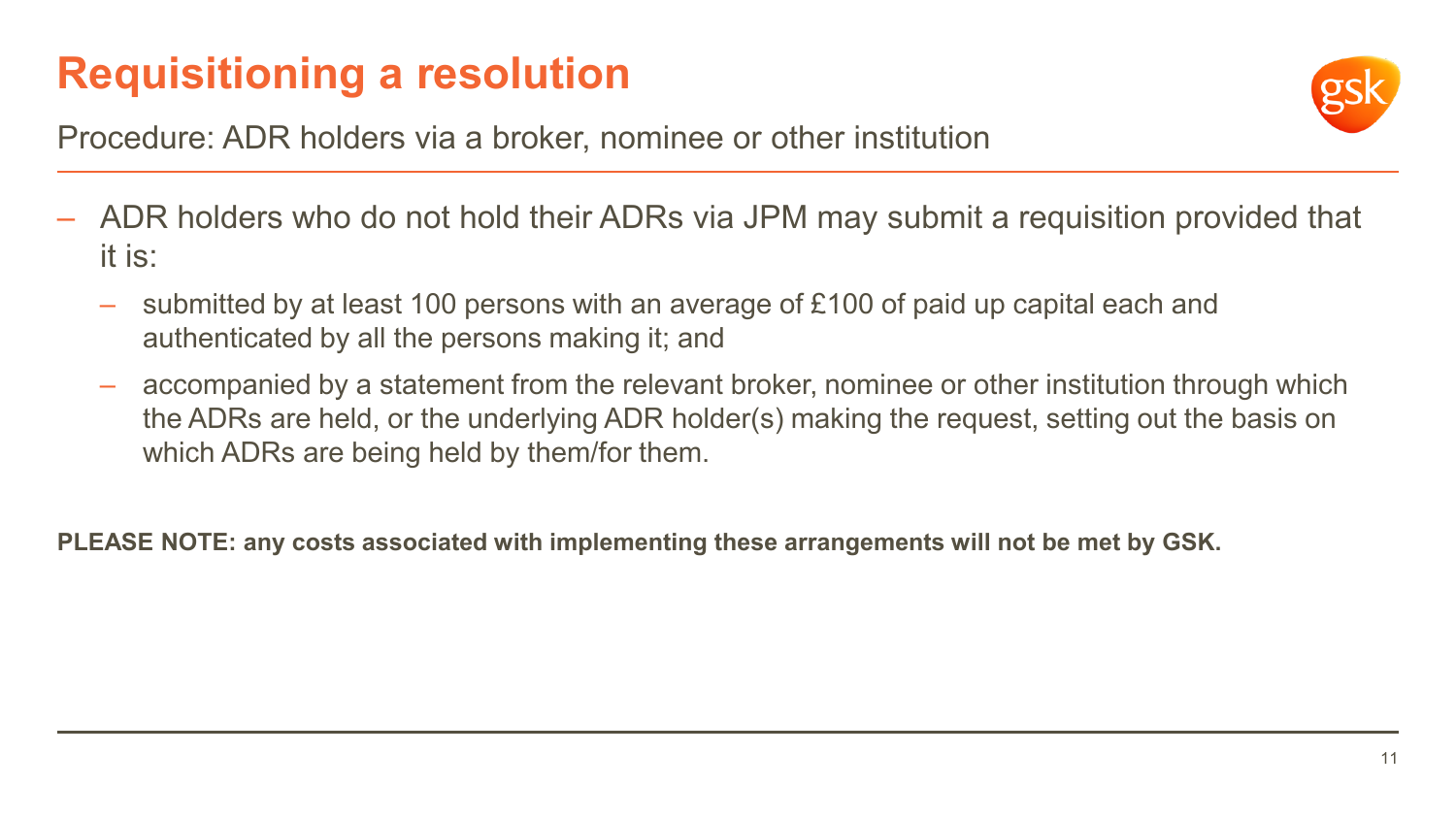

Procedure: holders of Ordinary Shares via a nominee

- Indirect investors holding GSK Ordinary Shares via a nominee may submit a requisition provided that the requisition is:
	- submitted by at least 100 persons with an average of £100 of paid up share capital each and authenticated by all the persons making it; and
	- accompanied by a statement from the nominee or underlying shareholder(s) making the request setting out the basis on which the GSK shares are being held by them/for them. More details about this statement are set out on pages 15 to 17.

**PLEASE NOTE: any costs associated with implementing these arrangements will not be met by GSK.**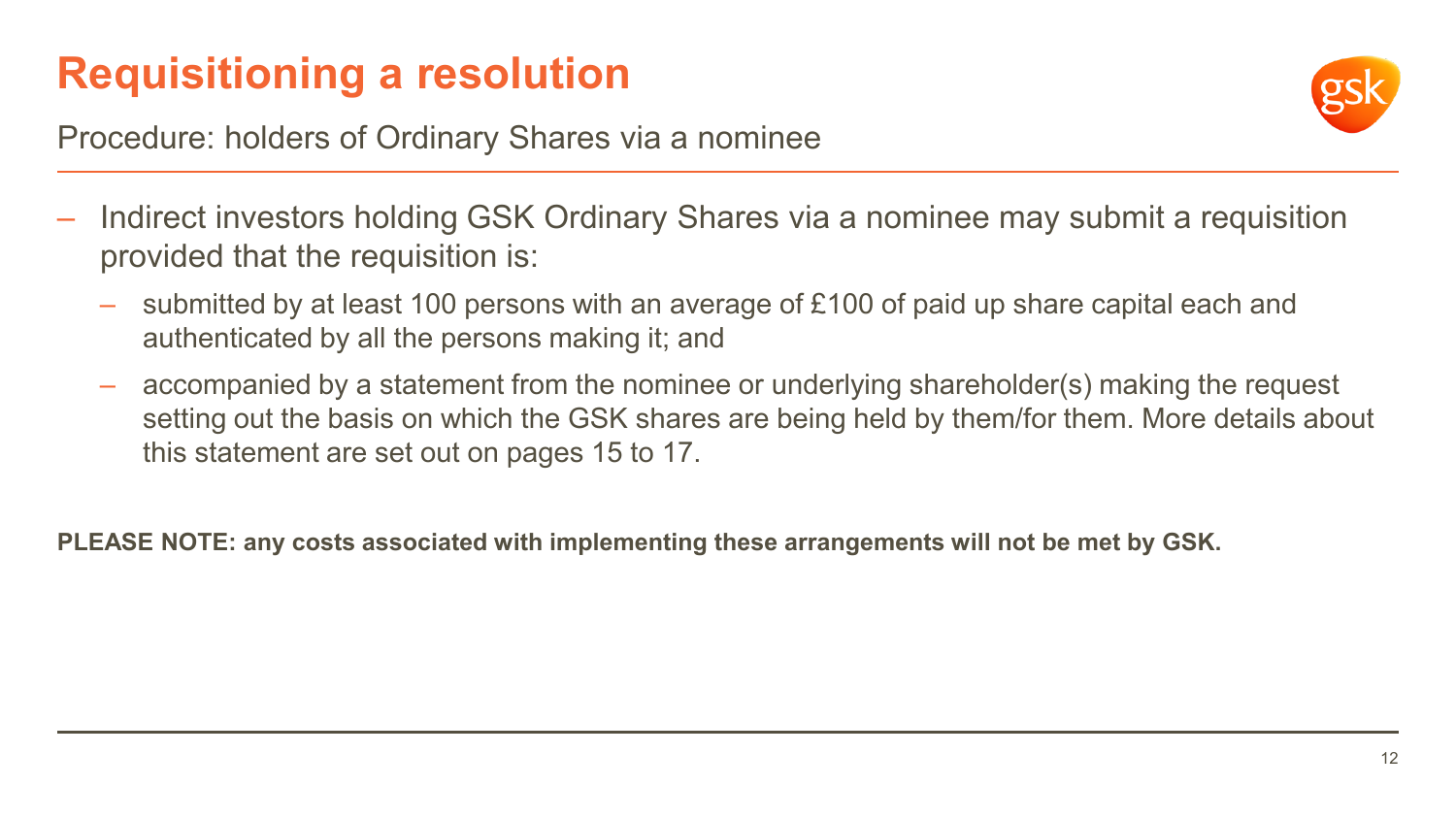Drafting and submission

- Requisitionists are strongly recommended to seek independent legal advice on the drafting of their requisition
- Please note that GSK will not meet the requisitionists' legal or other costs in preparing a requisition.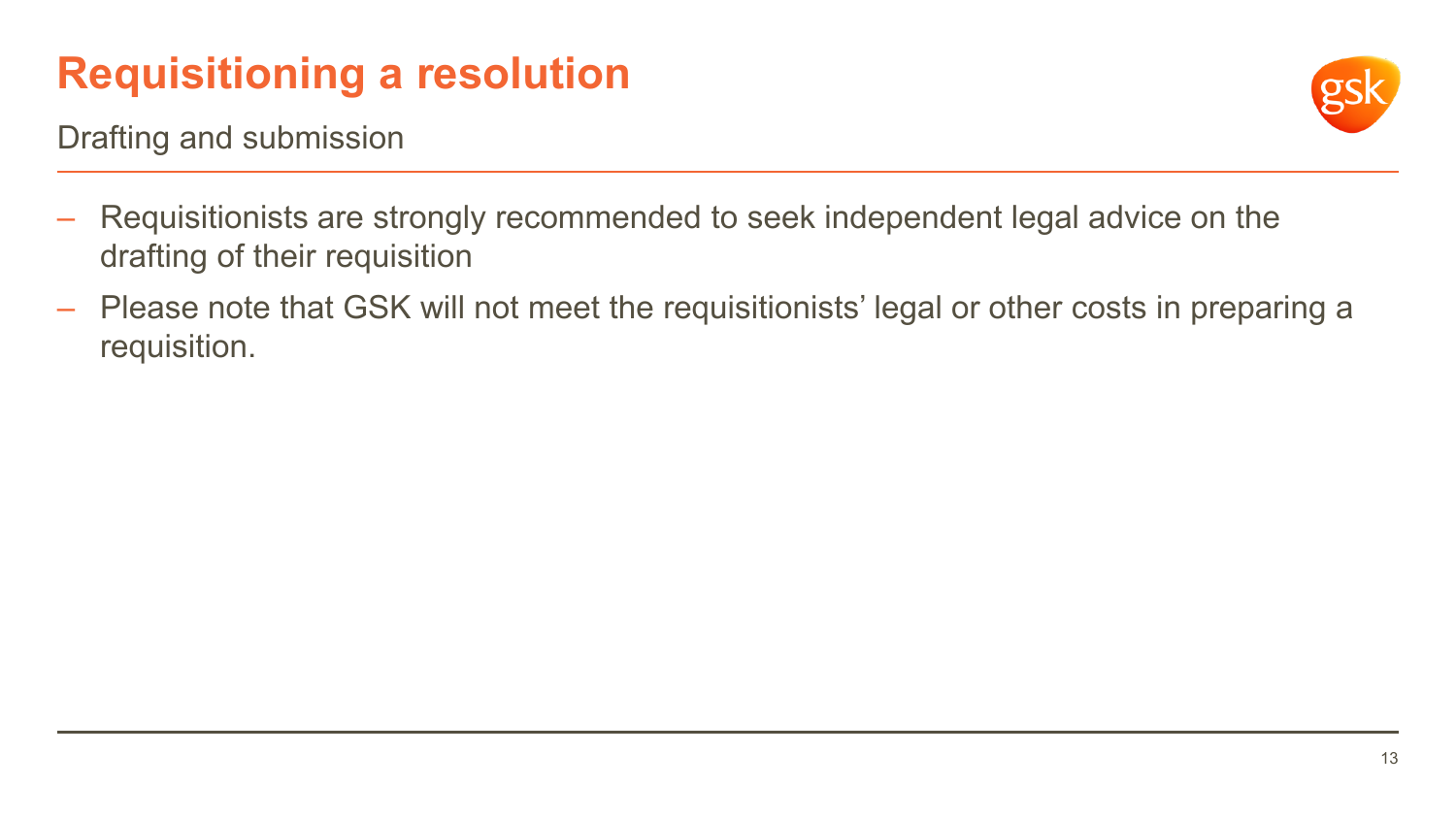Drafting and submission (cont.)

- Points to note:
	- The requisition should be in English and in a readable form
	- It may be in hard copy or electronic form
	- The resolution being proposed should be capable of being put to a general meeting and should not be defamatory, frivolous or vexatious
	- Where it is being submitted by members the requisition should be signed by all the persons making it, specifying for each member their full name, registered address, account number and the number of GSK Ordinary Shares they hold
	- Where a requisition is being submitted by ADR holder(s) the requisition should be accompanied by a statement setting out the name and address of the registered holder(s), the number of shares/ADRs held and the basis on which the shares/ADRs are being held.

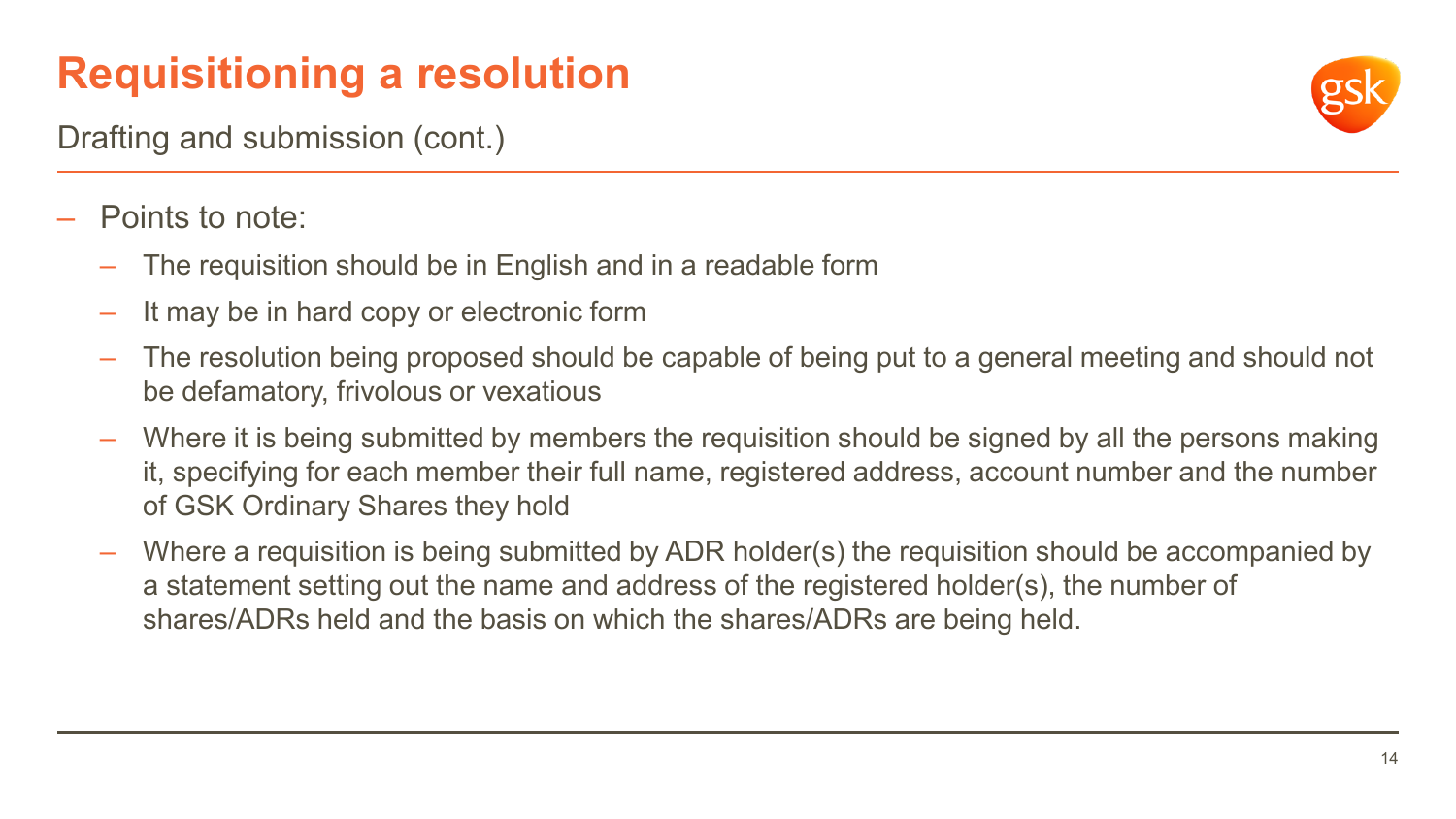Supporting statements

- Where a requisition for a resolution is being supported by indirect investors as part of the 100 persons requirement (as set out on pages 9 and 12) the requisition must be signed by all the persons making it and be accompanied by a statement for each indirect investor which includes the following:
	- the name and address of the registered member who holds the shares on their behalf;
	- confirmation that the member is holding those shares on their behalf in the course of business;
	- details of the number of shares held on their behalf and the total amount paid up on those shares;
	- confirmation that those shares are not held by the member on behalf of anyone else or, if they are, that such other persons are not involved in the requisition;
	- confirmation that at least some of the shares confer voting rights; and
	- confirmation that they have the right to instruct the member on how to exercise those voting rights.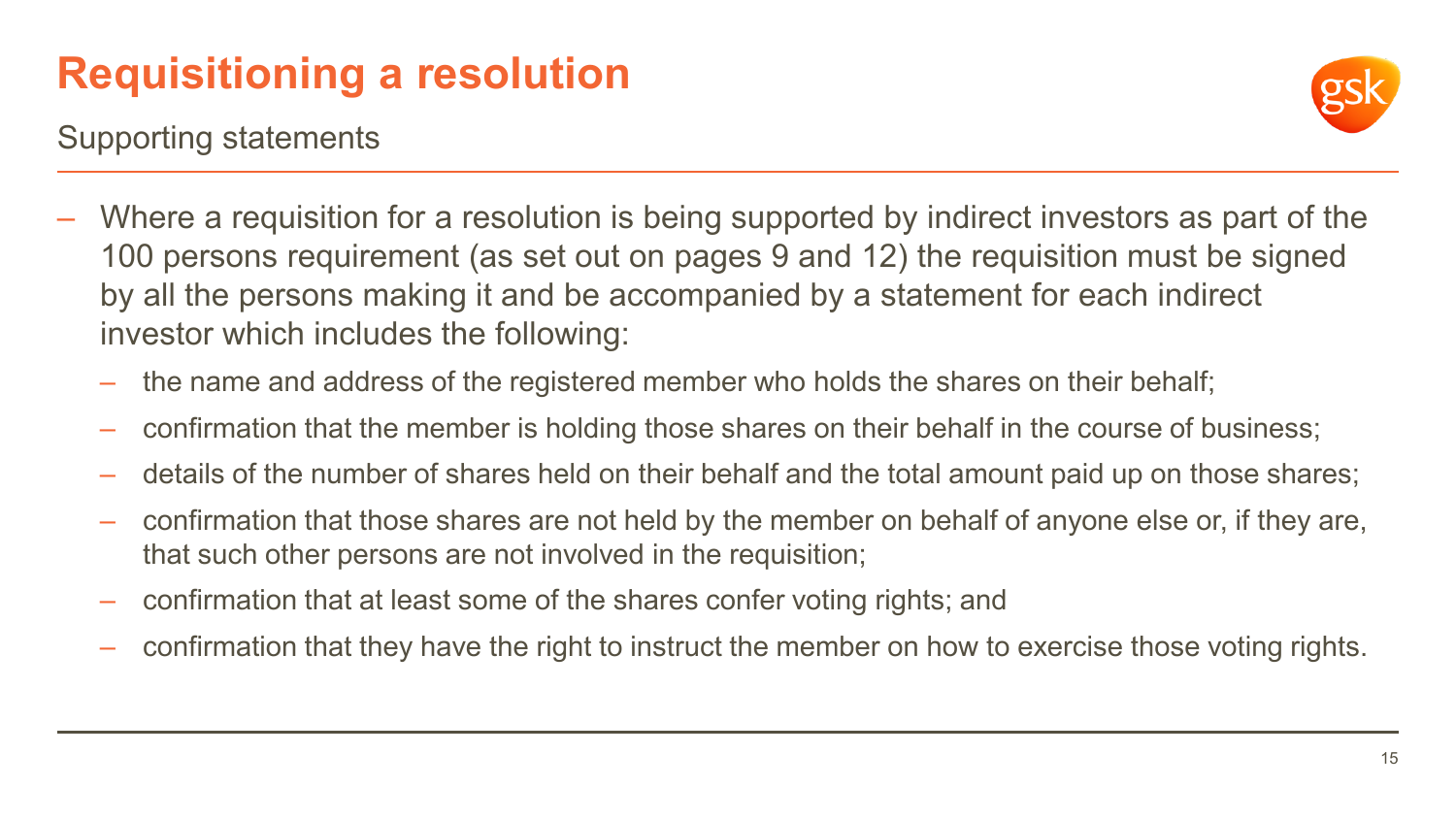Supporting statements (cont.)

- If any of the 100 persons is a member, the requisition must also be accompanied by a statement for each such member specifying that they hold shares otherwise than on behalf of another person or that they hold shares on behalf of one or more other persons but those persons are not involved in the requisition
- The statement above should also specify for each member the total amount paid up on the shares held
- GSK may also require that the supporting statements are accompanied with such evidence of the above matters which it may reasonably require.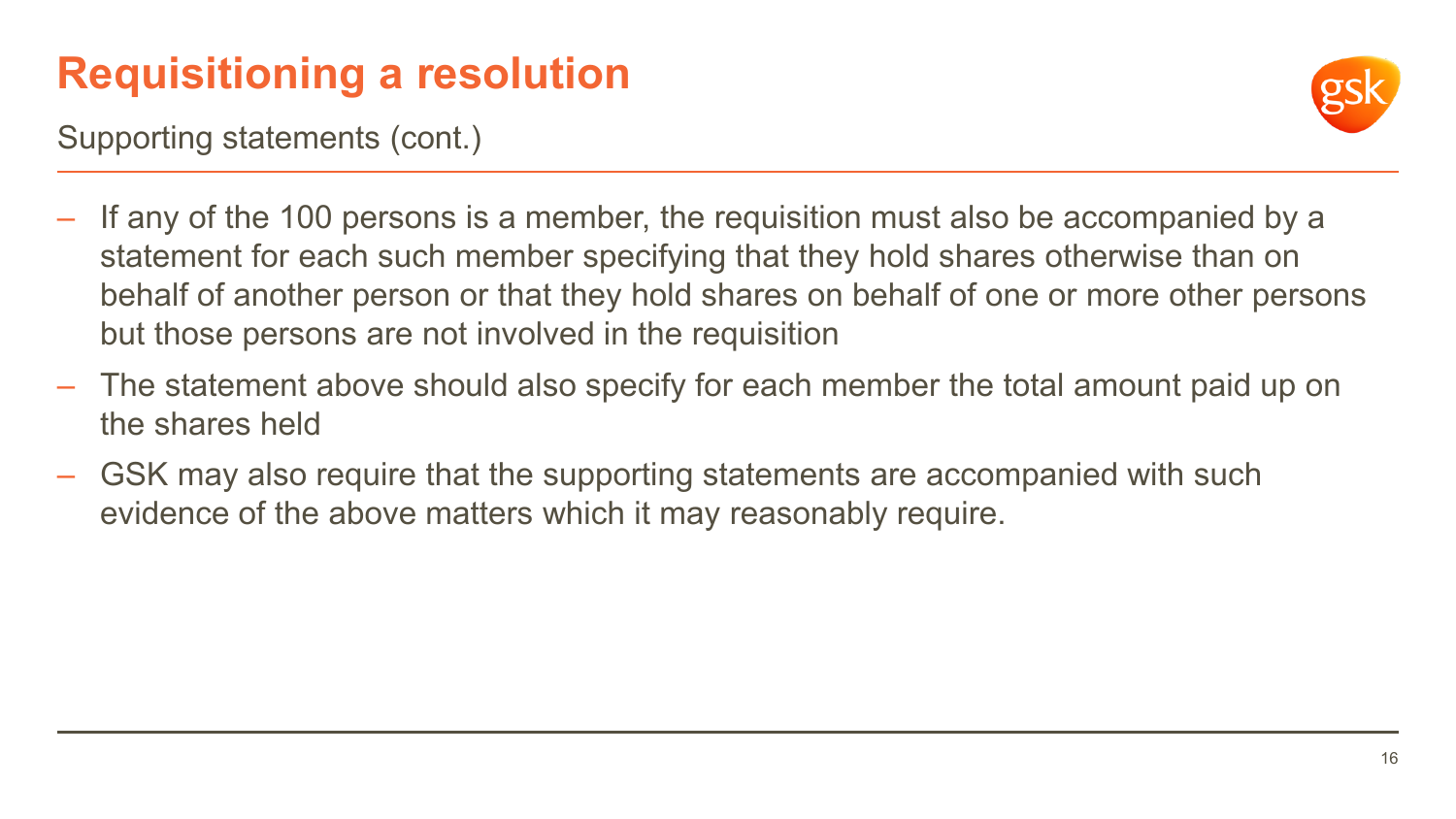Supporting statements (cont.)

- These requirements also apply where indirect investors support a 100 persons requisition for the circulation of an explanatory statement (see immediately below)
	- The proposed resolution may be accompanied by an explanatory statement of not more than 1,000 (one thousand) words, which should also be signed by each of the requisitionists
	- The resolution, and where supplied an accompanying statement, will be issued on behalf of the requisitionists without giving their names
	- A specific request should be made for each requisitionist's name to be published
	- When complying with such a request, space constraints may require that a full list of these names be set out in an appendix to the Notice of Meeting.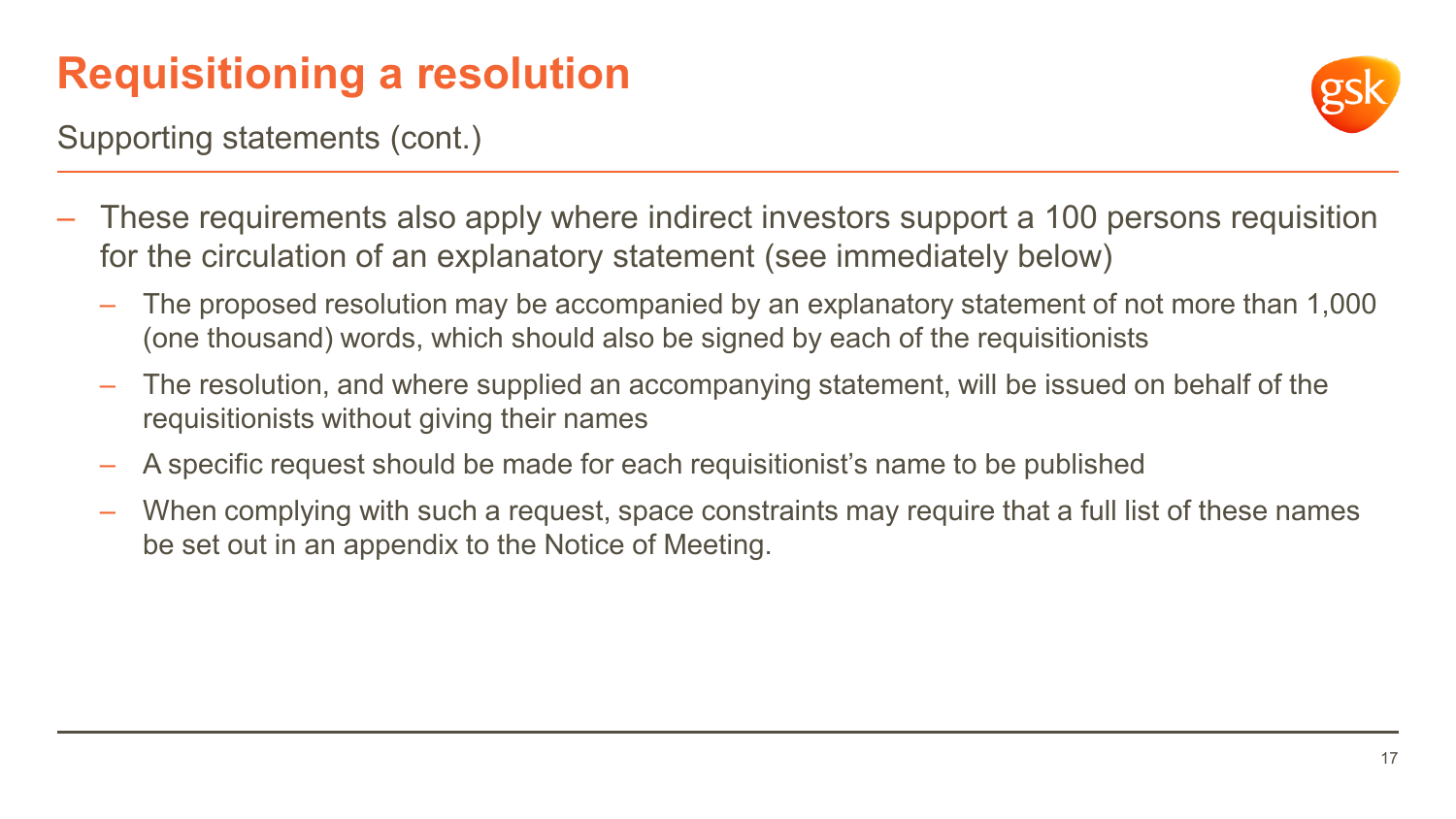

**Costs** 

- UK law specifies that the burden of a company's costs in complying with a requisition falls on the requisitionists unless a requisition is validly received before the end of the financial year preceding the AGM (31 December).
	- GSK has extended this deadline to 31 January. Therefore, unless a requisition is validly received by this date, the requisitionists are required by law to deposit with GSK a sum reasonably sufficient to meet GSK's expenses in giving effect to a requisition
	- It is estimated that the cost of requisitioning a resolution could be as high as £200,000. The actual costs of processing a requisition and accordingly the deposit required would be established at the time of receipt of a requisition
	- Requisitionists are entitled to include as part of their requisition a supplementary resolution for shareholders to authorise GSK to meet the costs of complying with the requisition. GSK would reimburse the amount deposited if the supplementary resolution is approved.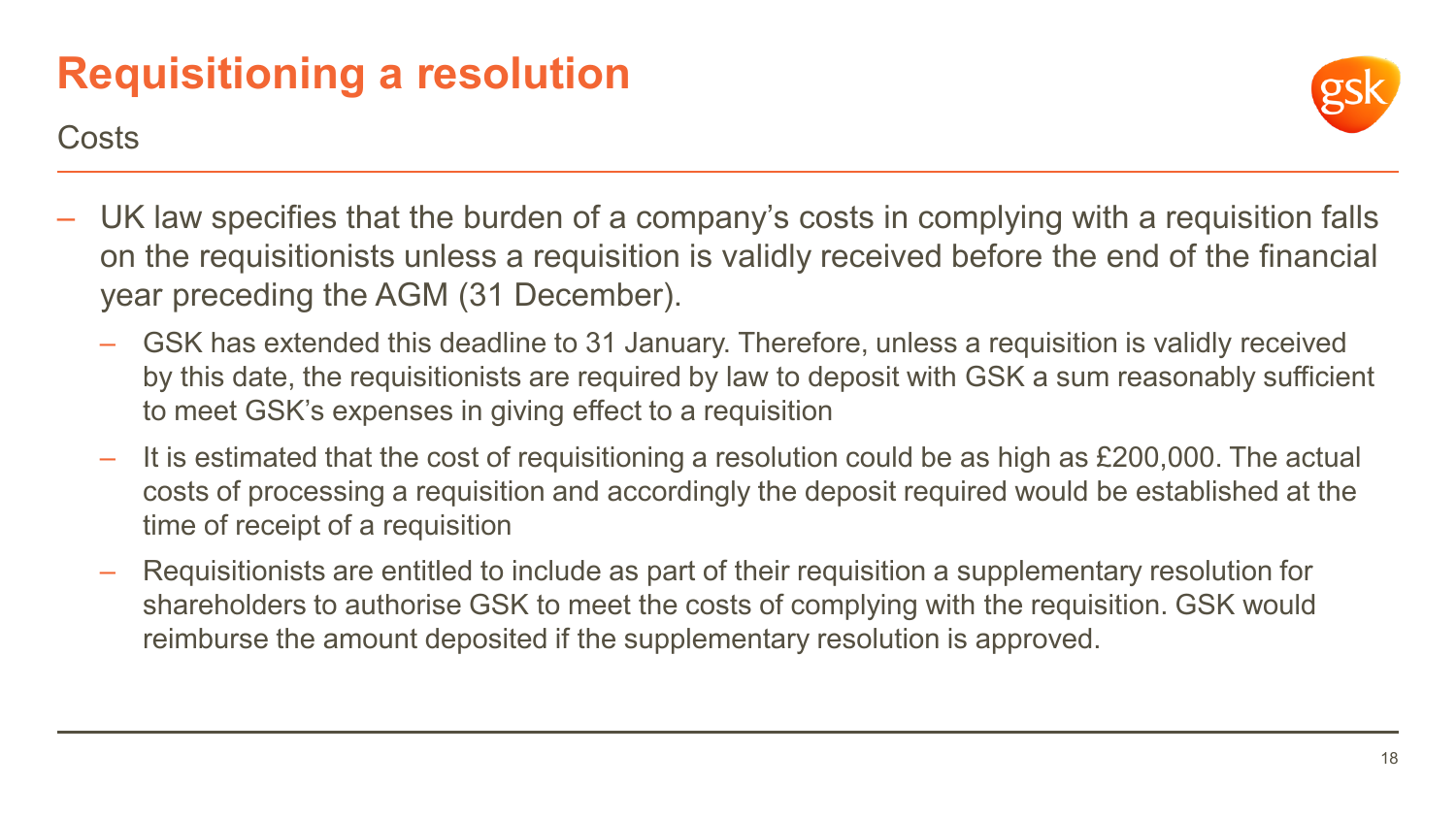Costs (cont.)

- GSK will meet its costs in complying with a requisition provided that a valid request is received by 31 January
- Requisitionists who lodge their requisition after that date will be required to deposit with the company sufficient funds to cover the costs in complying with the requisition and should consider including a supplementary resolution seeking approval for GSK to meet its own costs in complying with the requisition
- If any supplementary resolution is passed allowing GSK to meet its own costs in complying with the requisition, GSK will refund the deposit within 10 working days of the AGM
- Please note that requisitionists will in any event have to meet their own costs in putting forward the requisition.

**PLEASE NOTE: requisitionists may submit a supplementary resolution to seek approval for GSK to meet its costs in complying with the requisition.**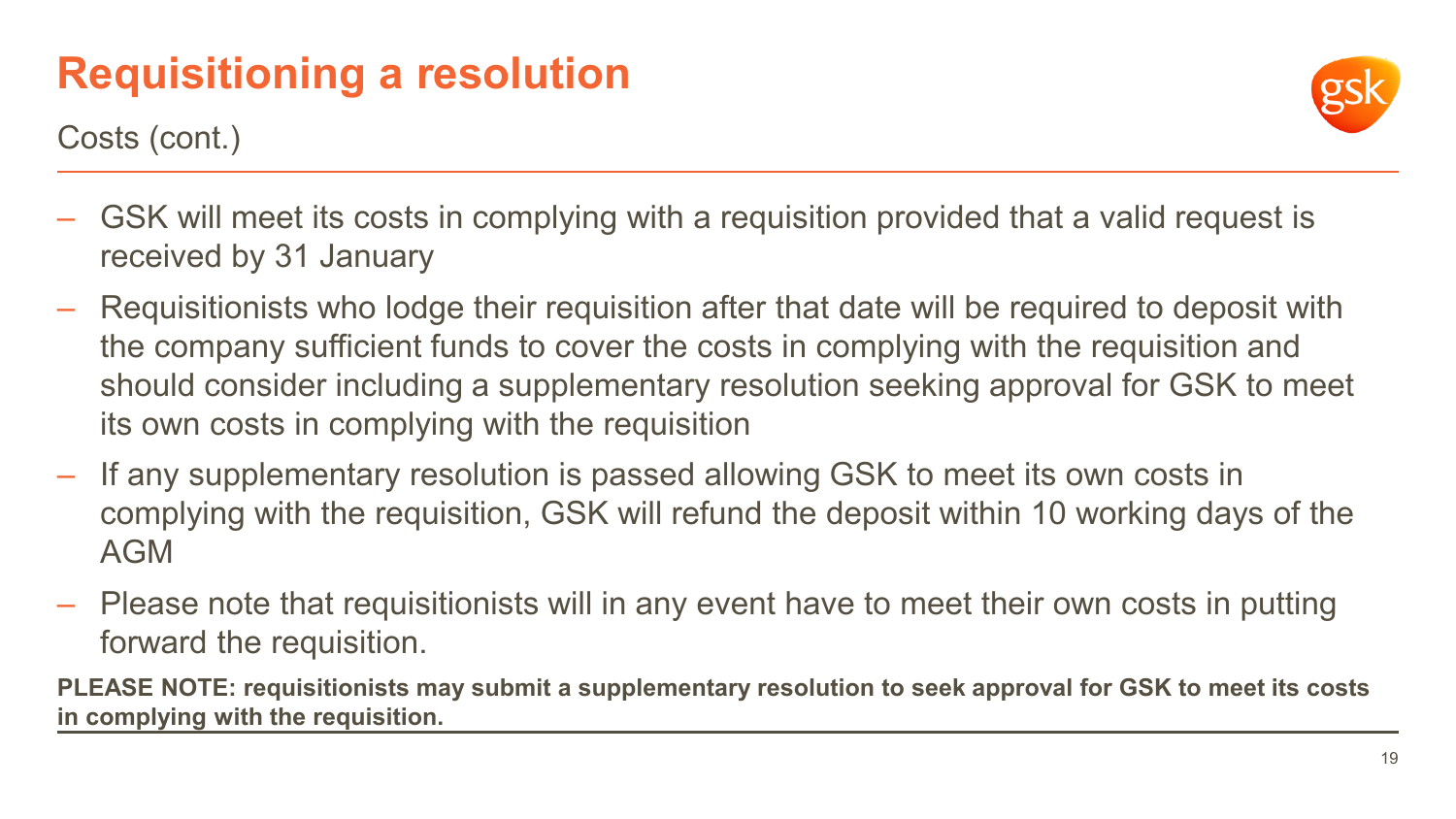

Key dates, contacts and glossary of terms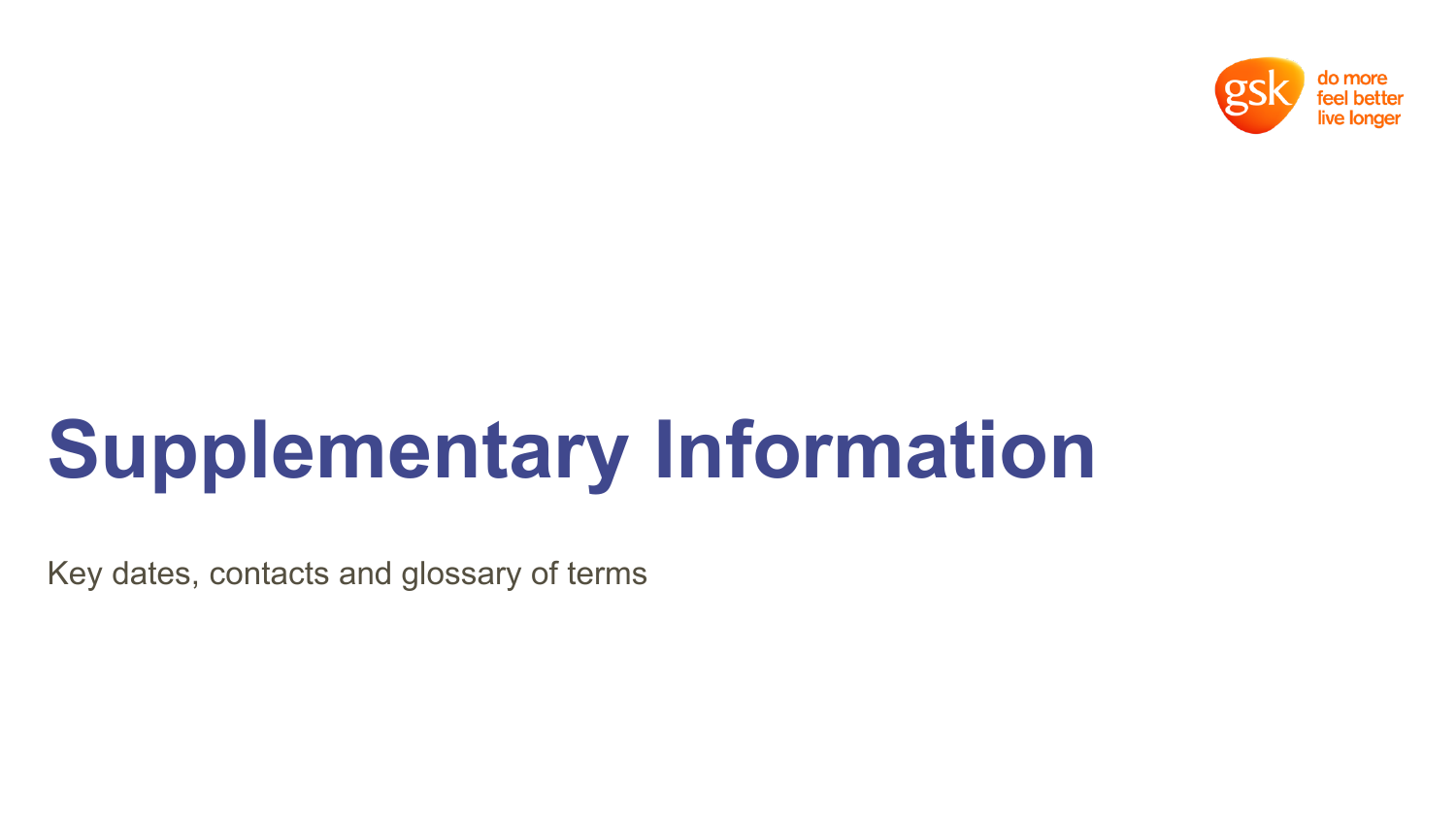Key dates for GSK's 2022 AGM



| <b>Action</b>                                                                                                | <b>Date</b>       |
|--------------------------------------------------------------------------------------------------------------|-------------------|
| Recommended submission date for member(s)/ADR holders wishing 31 January 2022<br>to requisition a resolution |                   |
| Annual Report and AGM materials to be issued                                                                 | <b>March 2022</b> |
| UK legal deadline for member(s)/ADR holders wishing to requisition<br>a resolution                           | 22 March 2022     |
| 2022 Annual General Meeting                                                                                  | 4 May 2022        |

**PLEASE NOTE: These dates may be subject to change which will be posted on GSK's website**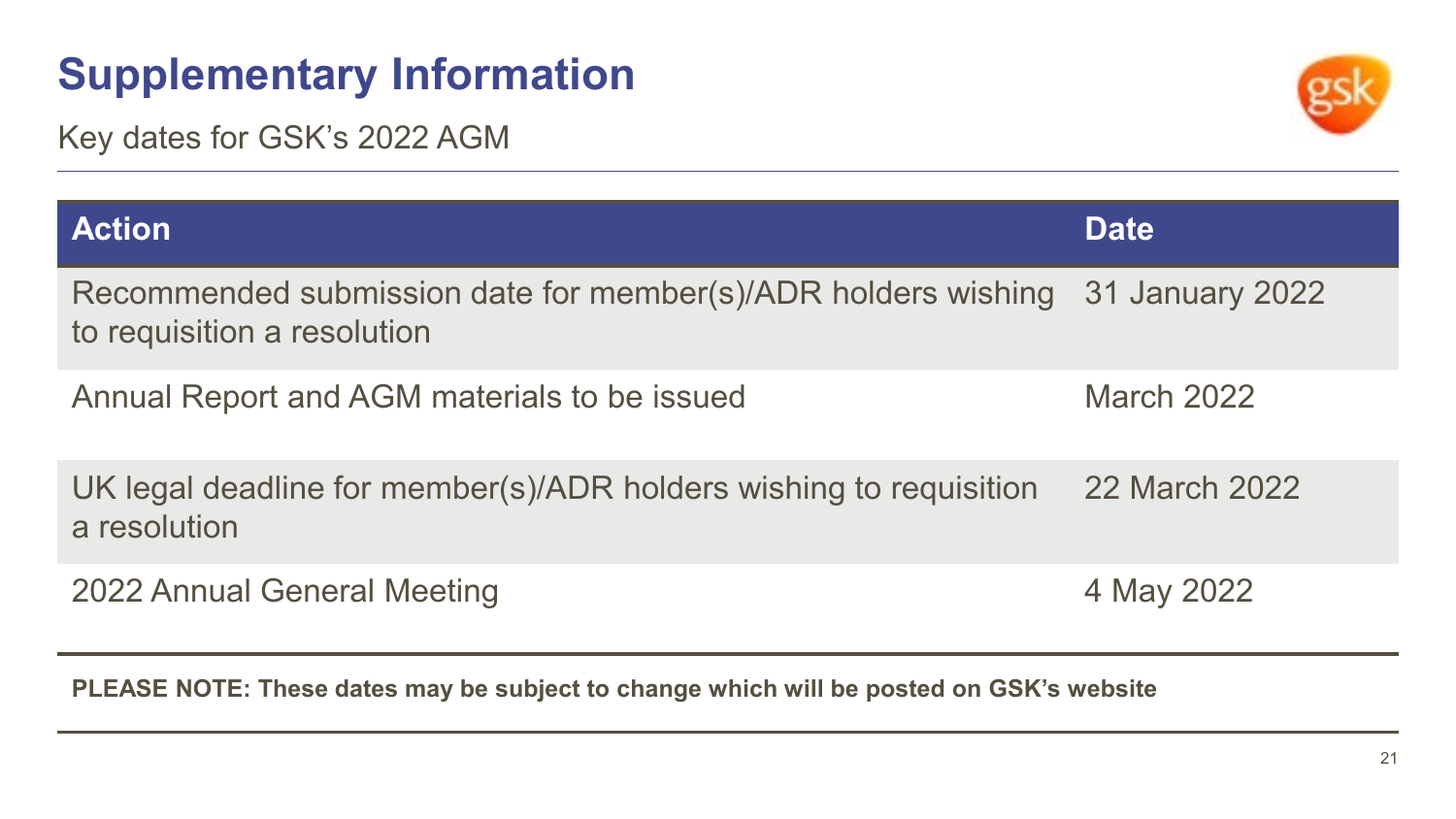**Contacts** 



If you wish to discuss any of these requirements then please contact:

**Victoria Whyte Company Secretary** GlaxoSmithKline plc 980 Great West Road **Brentford** Middlesex TW8 9GS

Tel: +44 (0)20 8047 5000